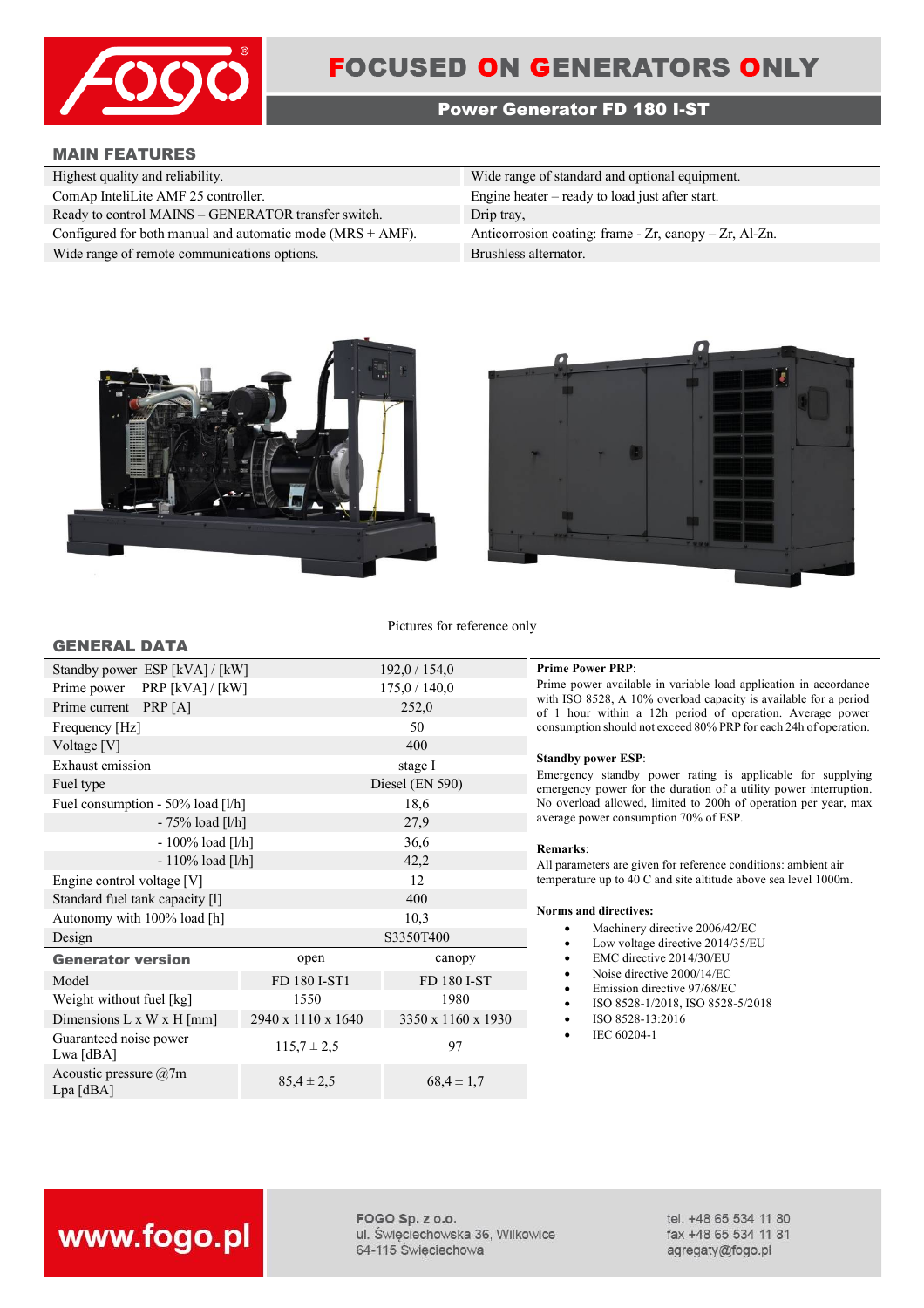

### **Power Generator FD 180 I-ST**

### **STANDARD CONTROLLER**

| Controller type: ComAp InteliLite AMF 25                                      |
|-------------------------------------------------------------------------------|
| Easy to operate, intuitive graphical interface                                |
| Real time clock with battery supply                                           |
| Stan-by and Prime power applications, AMF function available                  |
| Flexible event based history with up to 350 events                            |
| 3 Phase generator current measurement                                         |
| Generator and Mains phase voltage measurement                                 |
| Active/reactive power measurement                                             |
| Active and reactive energy counter                                            |
| Running hours counter, multipurpose flexible timers                           |
| Battery charging alternator circuit connection                                |
| Comprehensive gen-set protections                                             |
| Wide range of communication capabilities including :                          |
| CAN and USB on board                                                          |
| Internet access using Ethernet, GPRS or 4G module<br>$\overline{\phantom{0}}$ |
| Support for Modbus and SNMP protocols                                         |
| Cloud-based monitoring and control via WebSupervisor                          |

Active SMS or e-mails (module required) Geofencing and tracking via WebSupervisor Operating temperature -20 + 70°C IP65 operator interface protection



### **ENGINE ALTERNATOR**

| <b>Brand</b>                | FPT (Iveco)       | Nominal Voltage [V]                | 400               |
|-----------------------------|-------------------|------------------------------------|-------------------|
| Type                        | NEF67TM4          | Nominal power factor (cos phi)     | 0,8               |
| Made in                     | Italy             | Ambient temperature, altitude      | 40 °C, 1000m AMSL |
| Engine power [kW]           | 149,7             | Nominal Power [kVA]                | 180,0             |
| Emission standard*          | stage I           | IP protection                      | IP $23$           |
| Rotation per minute [rpm]   | 1500              | No of bearing                      | single bearing    |
| Engine governor             | mechanical        | Coupling                           | direct            |
| Governor class**            | G <sub>2</sub>    | Technology                         | brushless         |
| Displacement [1]            | 6,7               | Short circuit maintaining capacity | 270% 10s          |
| No of cylinder              | 6                 | Efficiency [%]                     | 93,4              |
| Fuel system                 | direct injection  | Insulation class                   | H                 |
| Electrical system [V]       | 12                | Total harmonic content THD [%]     | 2,5               |
| Cooling system capacity [1] | 25,5              | Reactance Xd'' [%]                 | 12,8              |
| Oil pan capacity [1]        | 17,2              | Voltage regulator type             | DVR, digital      |
| Fuel type                   | Diesel $(EN 590)$ | Voltage measurement                | 3 phase           |
|                             |                   | Voltage accuracy [%]               | $+/- 0.25$        |
|                             |                   | AVR supply system                  | auxiliary winding |

\* According directive 97/68/WE non road mobile machinery engine emission.<br>\*\* According PN-ISO 8528-5/2018

**\*\*** According PN-ISO 8528-5/2018



FOGO Sp. z o.o. ul. Święciechowska 36, Wilkowice 64-115 Święciechowa

tel. +48 65 534 11 80 fax +48 65 534 11 81 agregaty@fogo.pl

AVR supply – optional PMG Made in EU